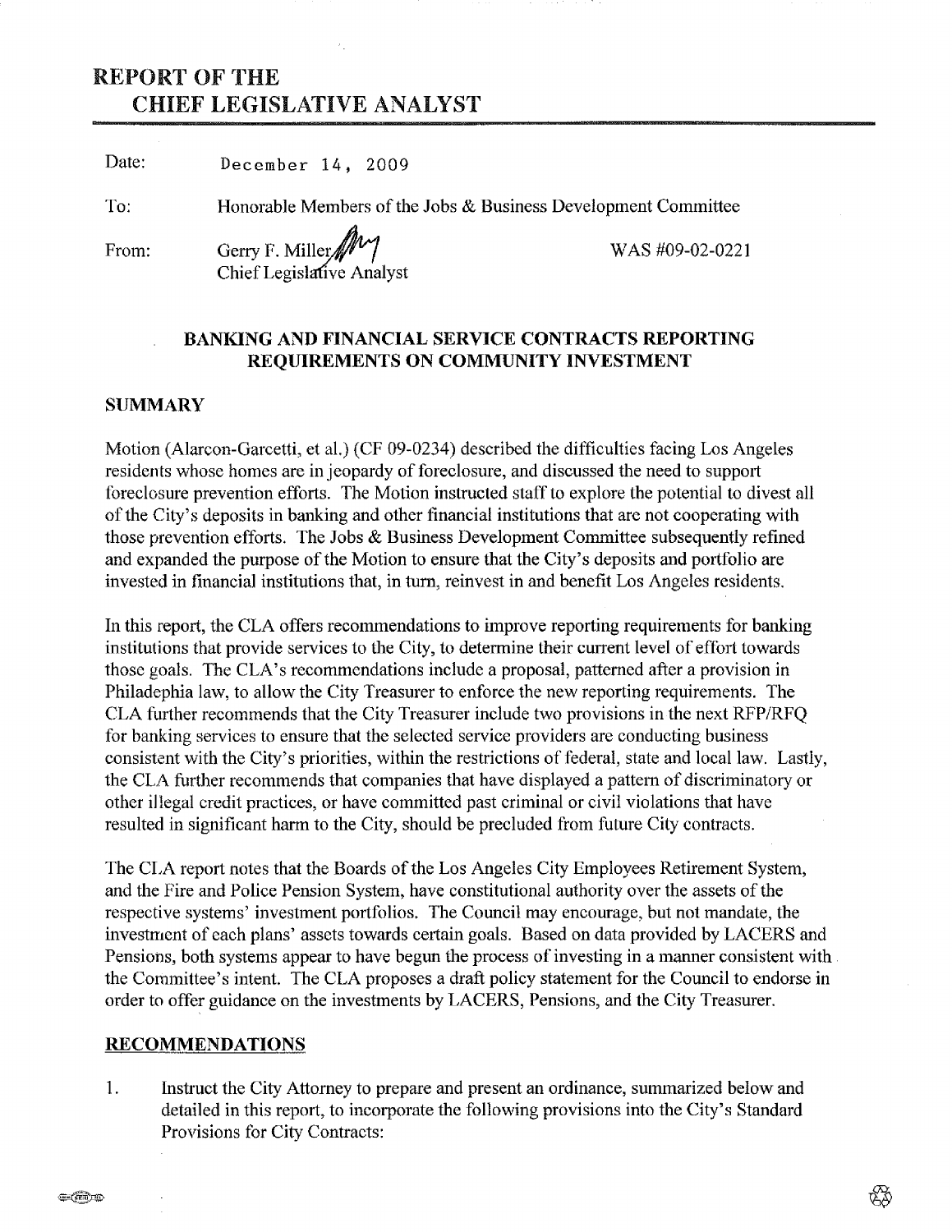- A. All banks and financial institutions that provide banking and financial services to the City shall be required to annually provide to the City Treasurer a statement of community reinvestment goals.
- B. The City Treasurer shall have the authority to restrict or terminate financial relationships with those institutions that fail to comply with these new reporting requirements, in a manner consistent with federal, state, and local laws.
- C. All banks and financial institutions that provide banking and financial services to the City shall notify the City at least 90 days prior to closing any bank branches within the City of Los Angeles.
- D. No contracts for financial or banking services shall be awarded to any bank or financial institution that has exhibited a pattern of discriminatory or other illegal credit practices, or has committed past criminal or civil violations that have resulted in significant harm to the City of Los Angeles' financial interests.
- 2. Request that the City Treasurer include in the next RFP/RFQ for banking services a provision that would provide additional bid preference, consistent with current law, to those respondents that provide evidence of active community investment practices beyond traditional banking services.
- 3. Request that the Board of Commissioners of LACERS and the Pensions Board, and the City Treasurer, establish an investment floor by committing that at least 25% of the City's portfolio will be invested in financial institutions that provide evidence of active community investment practices in businesses and residences within the City of Los Angeles, or that support socially responsible activities such as green technology, low/moderate income housing, and community redevelopment, to be achieved in a manner consistent with the fiduciary responsibilities established in federal, state, and local law.

## **BACKGROUND**

On February 2, 2009, Motion (Alarcon-Garcetti, et al.) was introduced requesting that the CLA and CAD explore the potential divestiture of "all deposits in banking and other financial institutions that fail to cooperate with foreclosure prevention efforts that include temporary moratoriums on foreclosures, renegotiation of mortgage principals to reflect current values, and good faith negotiations with mortgagees." That Motion further requests similar divestiture actions by the Los Angeles City Employees Retirement System (LACERS), Fire and Police Pension System (Pensions), and the Water and Power Employees Retirement Program (WPERP).

Following introduction of that Motion, the CAO and CLA met with the City Treasurer, LACERS, Pensions, and the City Attorney's office to discuss the two major components of this Motion - divestiture authority and criteria for determining good faith cooperation with foreclosure prevention efforts.

At a hearing of the Jobs & Business Development Committee on September 8, 2009, the author of the Motion significantly broadened the intent of the proposed investment restrictions beyond divestment. Councilman Alarcon and the Committee instructed the CLA to develop a modified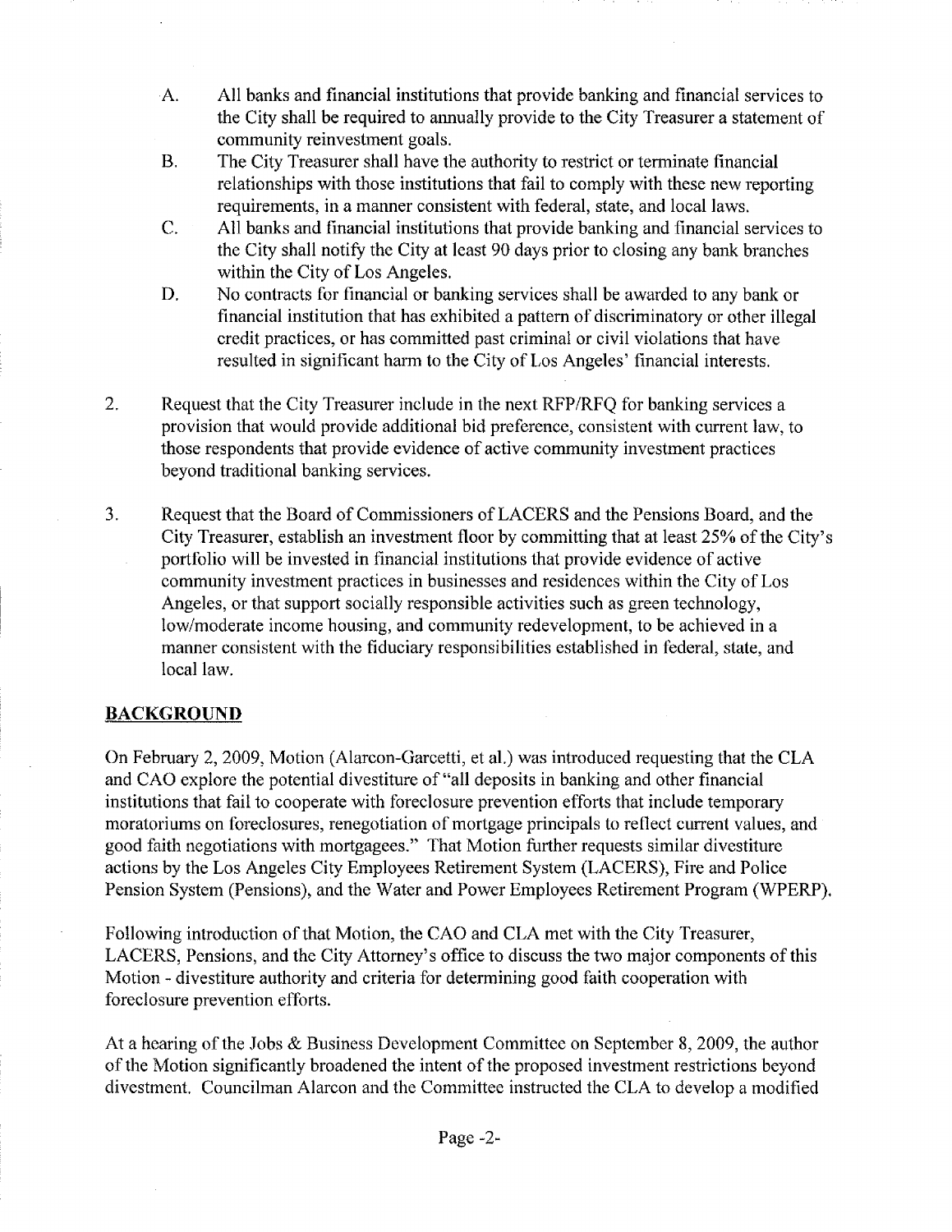policy that encourages the use of the City's investment portfolio to spur local economic development, and to support 'responsible investment' of the City's assets in companies that uphold socially responsible practices that do not harm the public good. Staff was instructed not to focus on the issue of compliance/non-compliance with foreclosure prevention efforts. The Chair instructed the CLA and CAO to expand the analysis to begin creating a local version of the "Community Reinvestment Act" by establishing a set of standards for both City deposits and, as appropriate, for the City's investment practices. Those standards should encourage community lending and discourage investments in companies that do not adhere to socially responsible practices - including, but not limited to, failure to cooperate with foreclosure prevention efforts.

## **Creating a Local Community Reinvestment Act**

Enacted in 1977, the federal Community Reinvestment Act (CRA) was designed to encourage financial institutions to improve lending and banking services across the local communities that they serve, and eliminate any forms of alleged "redlining" that discriminates in loans made to individuals and businesses from low and moderate-income neighborhoods. Under this program, all banks that receive FDIC insurance are evaluated by various Federal banking agencies to determine performance based on a variety of assessment factors (Attachment 1). Banks are rated pursuant to a five-tiered CRA rating system ranging from "Outstanding" to "Substantial Noncompliance", The CRA, however, does not contain penalties for non-compliance, although CRA ratings are considered in the case of mergers or acquisitions involving financial institutions.

The Jobs & Business Development Committee proposed to develop a local version of the CRA evaluation program for financial institutions that provide financial or investment services to the City of Los Angeles. Not only would this likely be an extensive undertaking at a time of severe financial and personnel constraints, the value of such an evaluation mechanism is unclear for the purposes of the modified Motion (Alarcon-Parks), For example, seven of the eleven banking institutions currently used by the City of Los Angeles have "Outstanding" CRA ratings, including the two entities with the largest share of the City's deposits (Wachovia and Bank of America). Also, creating a similar system to measure local efforts of banks and financial institutions based on CRA-type criteria would likely duplicate much of the work already being done by the Federal government.

Instead, the CLA recommends implementation of new reporting requirements for all banking and financial service contracts with the City to target the collection of information that is most pertinent to the issues raised in Motion (Alarcon-Parks) - foreclosure prevention and local community investment. The CRA evaluation system can be used to develop those reporting requirements, tailored to the City's needs. As noted during the September 8, 2009 Jobs  $\&$ Business Development Committee hearing, the City of Philadelphia has implemented a modified form of the information and ratings provided under the existing CRA reporting systems that could serve as a starting point for the City's data compilation efforts. The Council, with the concurrence of the Mayor, has the authority to establish such requirements by ordinance in order to make them standard conditions for City contracts, including financial and banking services.

To provide the City Treasurer with the explicit authority necessary to enforce these new reporting requirements, the City Council should instruct the City Attorney to prepare and present an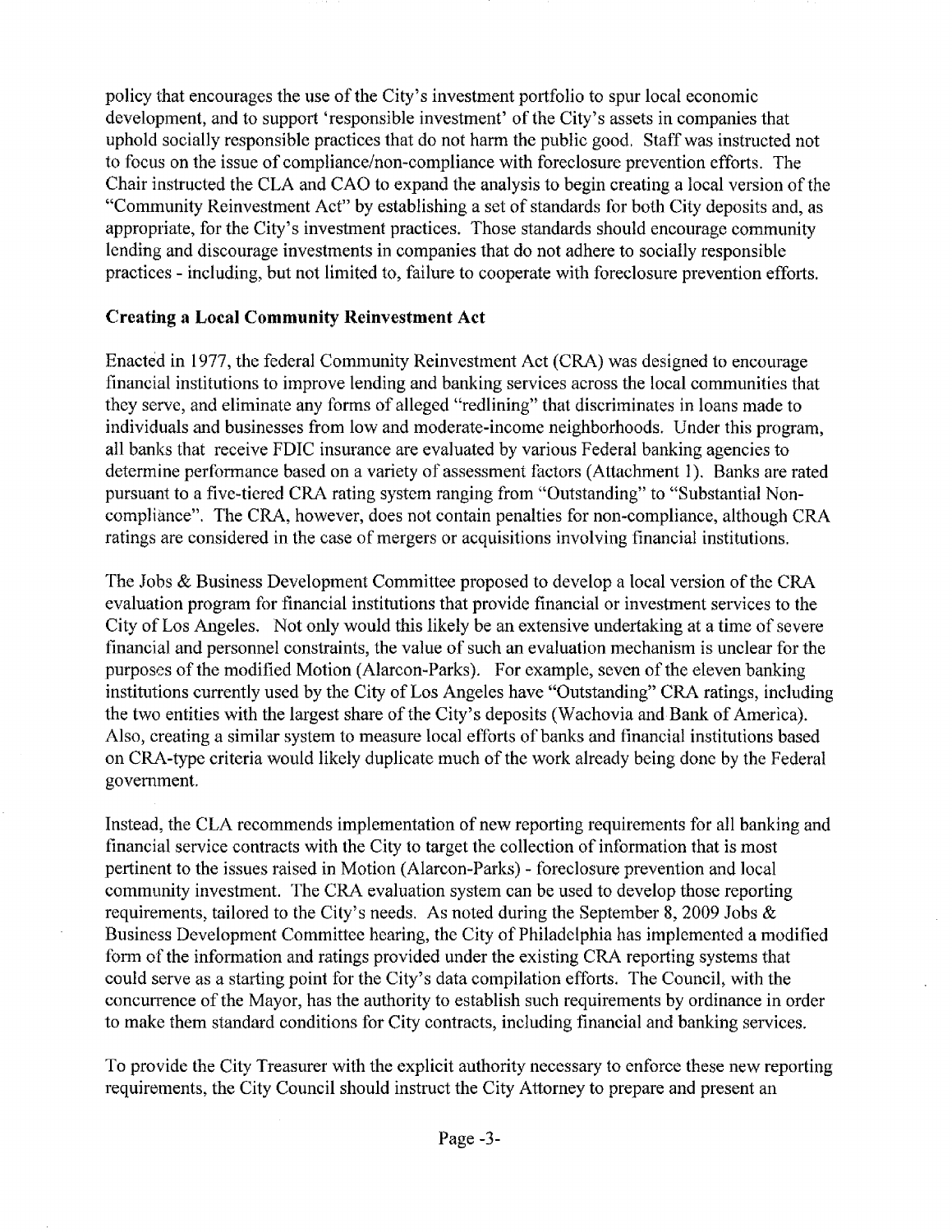ordinance- patterned after City of Philadelphia Code Section 19-201 - for inclusion among the City's Standard Provisions for City Contracts. This provision would give the Treasurer the option to terminate financial relationships with those institutions that fail to comply with these new reporting provisions, in a manner consistent with federal, state, and local laws. The following is draft language for the City Attorney to base the draft ordinance:

- A. All banks and financial institutions that provide banking and financial services to the City .shall be required to annually provide to the City Treasurer a statement of community reinvestment goals, including, if applicable, information on small business loans, home mortgages, home improvement loans, and community development investments to be made within low and moderate-income neighborhoods in the City of Los Angeles, consistent with State law and in accordance with the requirements of the Community Reinvestment Act (12 CF Part 25). Reporting on home mortgage loans shall include summary information on the number and amount of loan modifications approved to prevent mortgage foreclosure, with detailed information on rate- and principal-reduction actions taken. Each financial institution shall also provide the City with a long term strategic plan to address any disparities in its lending and investment activities, as identified in the performance evaluation conducted pursuant to the CRA.
- B. On July 1 of each year, the City Treasurer shall certify to the City Council whether or not each bank and institution providing banking services to the City has complied with each requirement of this subsection in the preceding fiscal year. At the discretion of the City Treasurer and consistent with state and federal law, the City Treasurer may cease to .deposit any City funds and withdraw all City funds from any bank or institution that has not complied with each of these requirements. No funds shall thereafter be deposited in any bank or institution until the bank or institution comes into compliance with each requirement and the City Treasurer has certified compliance to the City Council. The City Treasurer shall provide the City Council notification of the withdrawal of, and redeposit of, any City funds pursuant to this subsection.

On a related note, the City Council recently endorsed the recommendations of the Jobs  $\&$ Business Development Committee to create a Banking District Development program, in order to improve banking services in underserved areas. Toward this end, the following reporting requirements should be included in the draft ordinance, to ensure that the City is well aware of any pending changes to banks' and financial institutions' service levels:

- C. All banks and financial institutions that provide banking and financial services to the City shall provide the City with notice, if the depository proposes to close any branch, no later than 90 days prior to the date of the proposed branch closing. The notice to the City shall be sent to the City Treasurer, and to the City Clerk for distribution to each member of City Council and the Mayor's Office. That notice shall include:
	- (1) identification and/or address of the branch to be closed;
	- (2) the proposed date of the closing;
	- (3) a detailed statement of the reasons for the decision to close the branch; and
	- (4) statistical or other information in support of such decisions.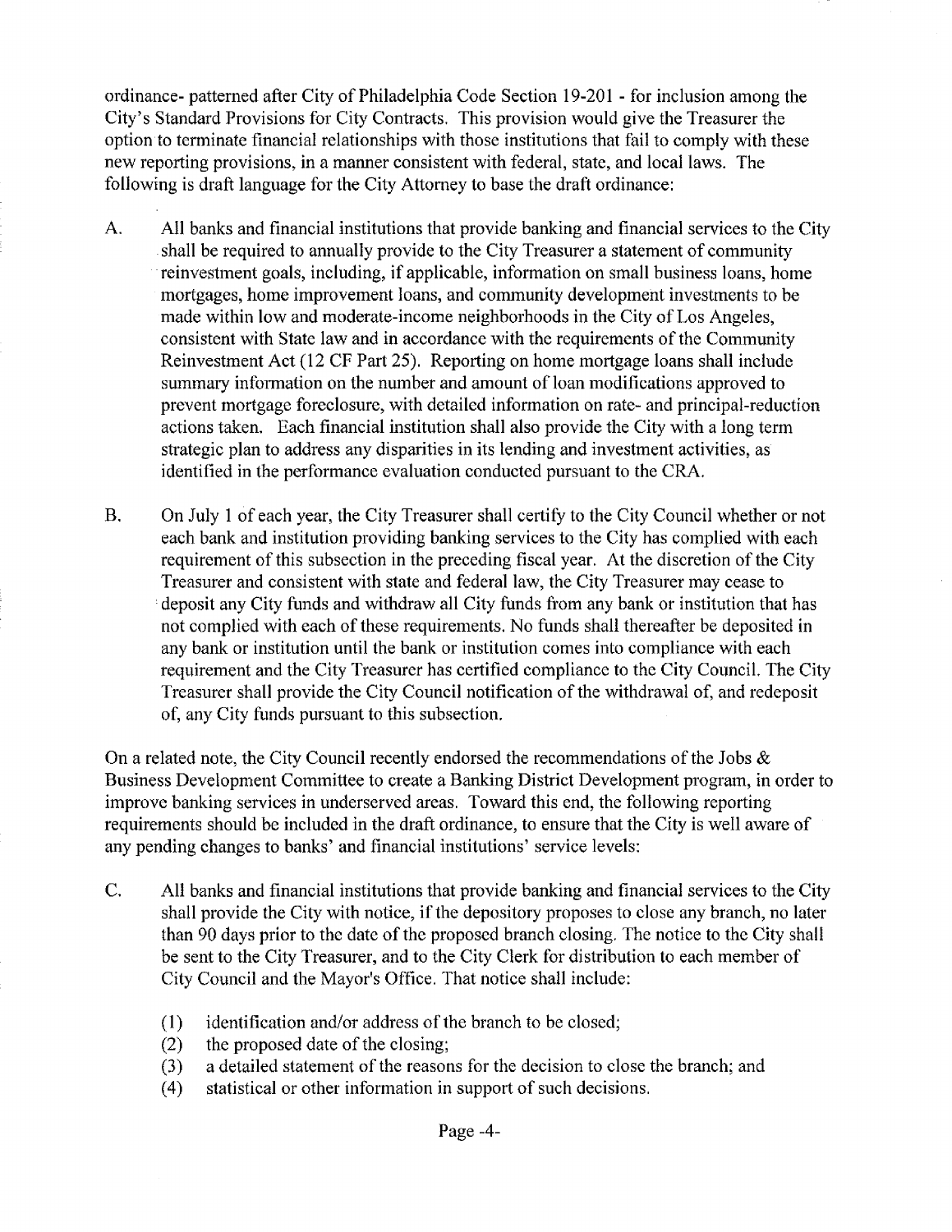Additional criteria was discussed during the September 8,2009 Jobs Committee hearing. This criteria was intended to flag those financial institutions that have previously harmed the City's financial interests, and eliminate those businesses from consideration for future City banking services, to prevent future harm. The following provision is also suggested for inclusion in the draft ordinance:

- D. No city contracts for financial or banking services shall be awarded to financial institutions that have exhibited the following practices or actions:
	- 1. Evidence of a pattern of discriminatory or other illegal credit practices, including but not limited to discrimination against applicants on a prohibited basis in violation of the Equal Credit Opportunity Act, the Fair Housing Act, Home Ownership and Equity Protection Act, Section 5 of the Federal Trade Commission Act, Section 8 of the Real Estate Settlement Procedures Act, and violations of the Truth in Lending Act regarding a consumer's right of rescission.
	- 2. Past criminal or civil violations that have resulted in significant harm to the City of Los Angeles' financial interests, and were not rectified or otherwise fully mitigated through restitution, repayment, or other court imposed measures or settlement agreements.

Lastly, the Jobs & Business Development Committee instructed staff to develop an incentive mechanism, to reward 'good' behavior by banks and financial institutions. While the law is clear that the City Treasurer is required to deposit the City's assets in a manner that maximizes the return on investment, preference may be given during the contract selection process (RFP, RFQ, bid, etc.) for future banking service contracts. As such, the Council should request that the City Treasurer include the following criteria in the next selection process for banking services:

E. The City of Los Angeles is committed to support local community investment of the City's assets. As such, respondents to this *RFP/RFQ* should provide summary evidence of active community investment practices beyond traditional banking services, including, but not limited to, offering below-market community development loans for targeted populations, venture capital funds that invest in local businesses, and socially responsible mutual funds that use their resources to support community development. Favorable responses to this requirement will be strongly considered within the selection process for City banking and financial service contracts.

The quality of banking services provided to City residents will be judged using a combination of factors, including, but not limited to, the institution's Community Reinvestment Act (CRA) rating; the number of branches and ATMs located within, or readily accessible to, low- and moderate-income geographies as compared to the number and types of services made available to middle- and upper-income geographies; the variety of financial services offered to customers; and the level of effort made by the financial institution to offer services to the traditionally 'unbanked or underbanked' population.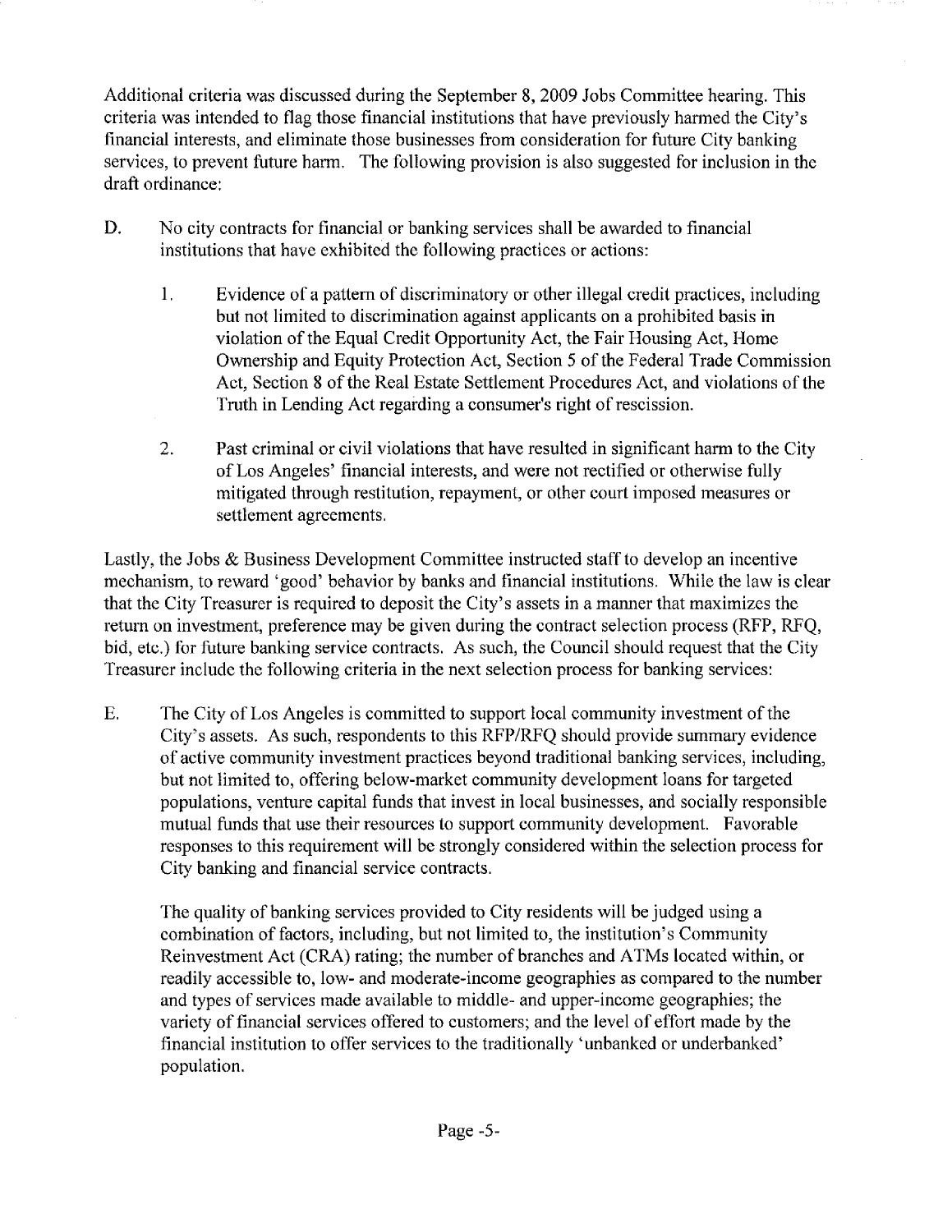The Treasurer's current banking services contracts are in effect through 2013, and contain five one-year renewal options. To expedite the process of identifying those banking and financial institutions' that demonstrate a commitment to local investment, the City Council should request that the Treasurer immediately effectuate amendments to the current City contracts to begin implementing the new reporting requirements noted in  $(A)$  through  $(D)$ , above, and compile this critical information. The provisions in (E), above, are recommended for inclusion in the Treasurer's future selection process for banking services.

## Socially Responsible **and** Locally Focused Investment Practices

The Los Angeles City Employees Retirement System (LACERS) invests approximately \$9.6B in assets in support of retirement benefits to active and retired members of the system. The Fire and Police Pension System's (Pensions) investment portfolio, managed to support the pension benefits of sworn police and fire members, is close to \$12. 8B. The City Treasurer oversees investment of a \$6.5B investment portfolio. The LACERS and Pensions systems have oversight boards appointed by the Mayor and confirmed by the City Council. The City Treasurer is appointed by the Mayor and confirmed by the City Council.

Investment of LACERS, Pensions, and the City Treasurer's portfolio of assets is conducted according to strict requirements of federal, state and local law. Article XVI, Section 17 of the California Constitution specifically gives retirement boards of public pension or retirement systems "sole and exclusive fiduciary responsibility over the assets of the public pension or retirement system" to be administered "for the exclusive purposes of providing benefits to participants in the pension or retirement system and their beneficiaries and defraying reasonable expenses of administering the system." This Section reserves for the State Legislature the authority to "prohibit certain investments by a retirement board where it is in the public interest to do so," and can be done in a manner that abides by the standards of fiduciary care and loyalty required of a retirement board. The City Treasurer's investment activities are regulated by the California Government Code.

Separately, the City Charter establishes the Los Angeles City Council, as the Legislative Branch of Los Angeles City government, as the governing and policymaking body for the City of Los Angeles. Consistent with that authority, it is appropriate for the City Council to identify public policies that will encourage socially responsible investment of the City's financial assets to guide - but not mandate - the investment portfolios managed by the City Treasurer, LACERS Board, and the Los Angeles Police and Fire Pensions Board. The Boards and managers of the respective investment portfolios will be requested to implement these City policies in a manner that does not interfere with the prudent management of Fund assets to achieve objectives that are in the best financial interest of all plan beneficiaries, in the case of LACERS and Pensions, and in the City's best financial interest, in the case of City Treasurer investment practices.

Both LACERS' and Pensions' provided the following summary information on their current investments in certain categories, as of October 2009: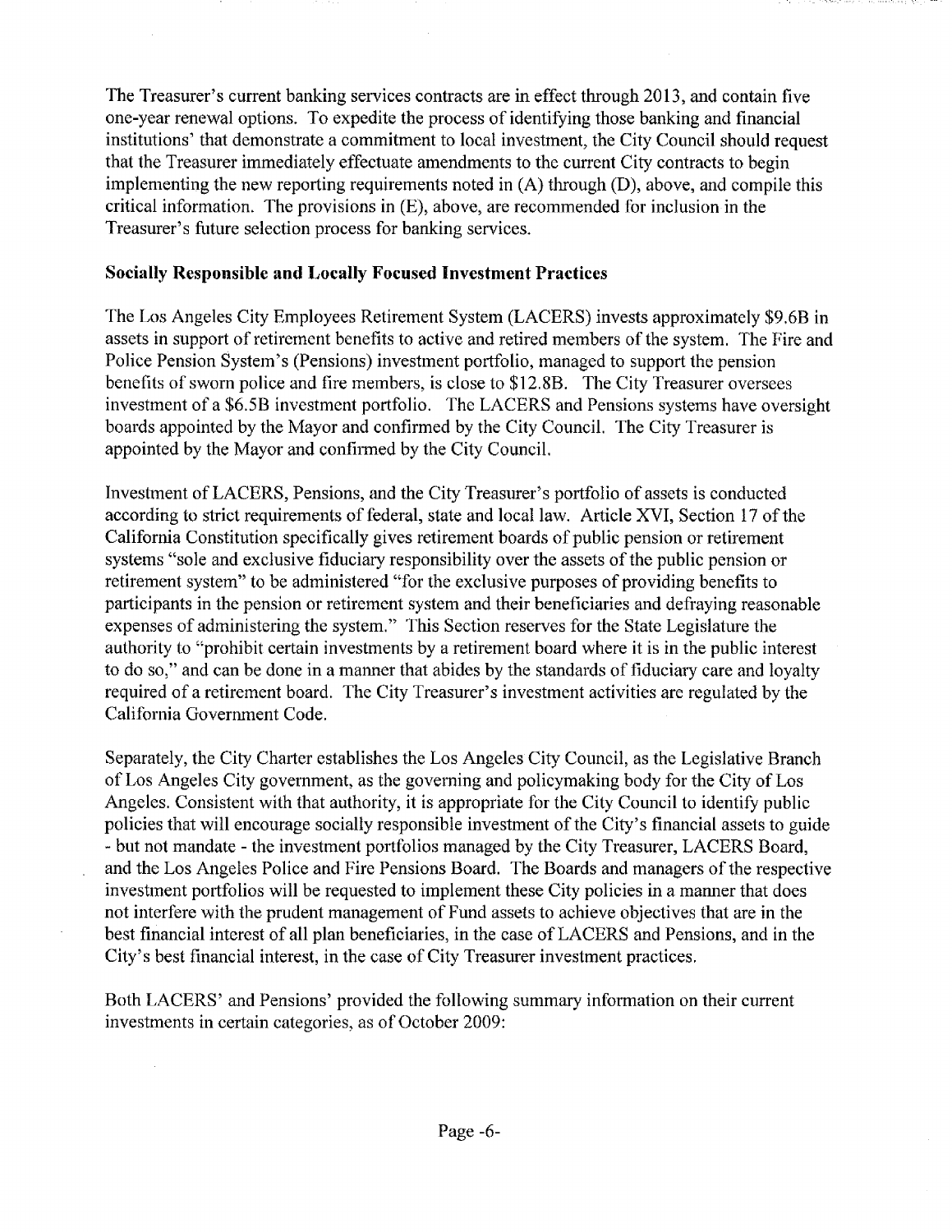| Category                                               | <b>LACERS</b> | Pensions |
|--------------------------------------------------------|---------------|----------|
| Clean/Green Technology                                 | \$107M        | \$48M    |
| LA Community targeted<br>investments                   | \$15M         | \$20M    |
| MBE/WBE partnerships                                   | \$100M        | \$70M    |
| <b>Emerging Managers</b>                               | \$952M        | \$1.396B |
| Real Estate, Community Redev, and<br>Workforce Housing | \$220M        | \$200M   |
| LA-based managers and<br>partnerships                  | \$1.341B      | \$579M   |
| Corporate governance                                   |               | \$299M   |
| TOTAL                                                  | \$2.72B       | \$2.627B |

Assuming the breakdown provided by LACERS and Pensions reflects the categories envisioned by the Jobs & Business Development Committee, LACERS currently dedicates approximately 28% of its investment portfolio towards these goals, while Pensions dedicates approximately 21% of its resources in these areas, based on October 2009 balances. These figures increase and decrease throughout the year as investments are adjusted to reflect market conditions.

The City Council should suggest that governing boards of LACERS and Pensions establish an investment floor by committing that at least 25% of the City's investment portfolio will be invested in financial institutions that provide evidence of active community investment practices in businesses and residences within the City of Los Angeles, or that support socially responsible activities such as green technology, low/moderate income housing, and community redevelopment. Implementation of this goal by the respective retirement boards and the City Treasurer would be subject to the restrictions of current law, and consistent with their fiduciary responsibilities. Council's expression of this legislative intent will offer guidance on the investment practices of the City's retirement boards in a manner consistent with Council policy.

Hoy Khwale

Analyst

Attachment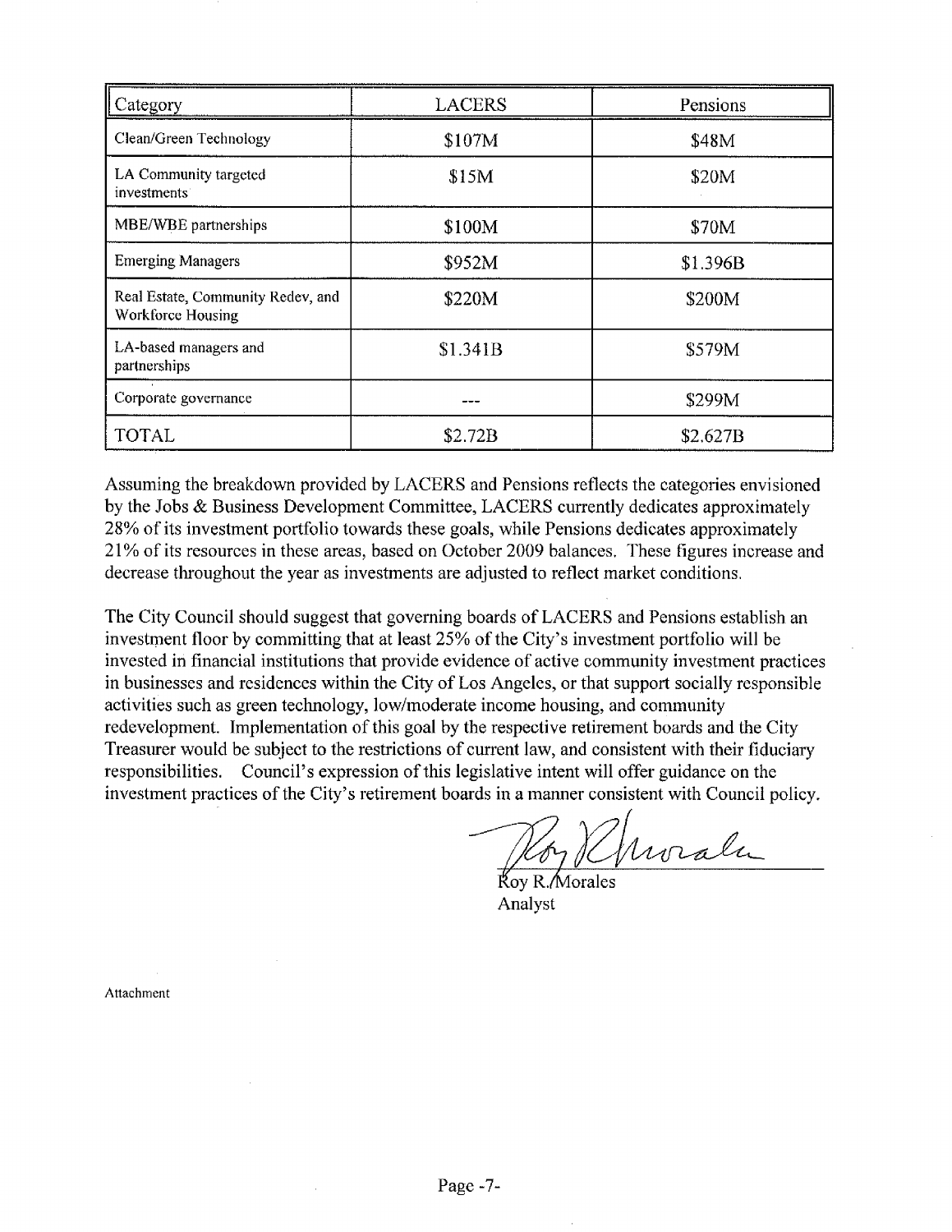| Characteristic            | Lending activity                                                                          | concentration<br>area(s)<br>Assessment                                                      | distribution of<br>ioans<br>Geographic                                                                                                                                                                     | profile<br>Borrowers                                                                                                                                                                                                                        |
|---------------------------|-------------------------------------------------------------------------------------------|---------------------------------------------------------------------------------------------|------------------------------------------------------------------------------------------------------------------------------------------------------------------------------------------------------------|---------------------------------------------------------------------------------------------------------------------------------------------------------------------------------------------------------------------------------------------|
| Outstanding               | assessment area credit<br>needs<br>excellent responsiveness to<br>Lending levels reflect  | area(s)<br>A substantial majority of<br>institution's assessment<br>loans are made in the   | assessment area(s).<br>ot loans reflects excellent<br>penetration throughout the<br>The geographic distribution                                                                                            | customers of different size.<br>customers of different<br>penetration among retail<br>the institution, excellent<br>the product lines offered by<br>income levels and business<br>borrowers reflects, given<br><b>The distribution of</b>   |
| <b>High Satisfactory</b>  | assessment area credit<br>needs<br>esponsiveness to<br>Lending levels reflect good        | assessments area(s).<br>are made in the institutions<br>A high percentage of loans          | assessment area(s).<br>of loans reflects good<br>penetration throughout the<br>The geographic distribution                                                                                                 | customers of different size.<br>the product lines offered by<br>penetration among retail<br>the institution, good<br>customers of different<br>borrowers reflects, given<br>income levels and business<br>he distribution of                |
| Satisfactory              | assessment area credit<br>adequate responsiveness to<br>needs.<br>Lending levels reflect  | area(s).<br>institution's assessment<br>An adequate percentage of<br>loans are made in the  | assessment area(s)<br>The geographic distribution<br>of loans reflects adequate<br>penetration throughout the                                                                                              | customers of different size<br>customers of different<br>penetration among retail<br>The distribution of borrowers<br>income levels and business<br>institution, adequate<br>ines offered by the<br>reflects, given the product             |
| Needs to<br>Improve       | credit needs.<br>to assessment area<br>poor responsiveness<br>ending levels reflect.      | assessments area(s).<br>A small percentage of<br>loans are made in the<br>Institution<br>U) | assessment area(s).<br>geographies in the<br>assessment area(s),<br>throughout the<br>distribution of loans<br>moderate-income<br>particularly to low-or<br>penetration<br>reflects poor<br>lhe geographic | different size.<br>customen<br>given the product<br>borrowers reflects,<br>levels and business<br>different income<br>penetration among<br>retail customers of<br>nstitution, poor<br>ines offered by the<br>The distribution of<br>ين<br>چ |
| Substantial Noncompliance | assessment area credit<br>needs.<br>poor responsiveness to<br>ending levels reflect very. | area(s)<br>A very small percentage of<br>institutions assessment<br>loans are made in the   | assessment area(s).<br>geographies in the<br>assessment area(s),<br>of loans reflects very poor<br>The geographic distribution<br>penetration throughout the<br>particularly to low- or<br>noderate-income | customers of different size.<br>customers of different<br>The distribution of borrowers<br>penetration among retail<br>reflects, given the product<br>income levels and business<br>lines offered by the<br>nstitution, very poor           |

Lending Test Matrix

 $\frac{1}{2}$ 

Comptroller's Handbook

 $\frac{1}{2}$ 

 $\frac{1}{2}$ 

CRA Examination Procedures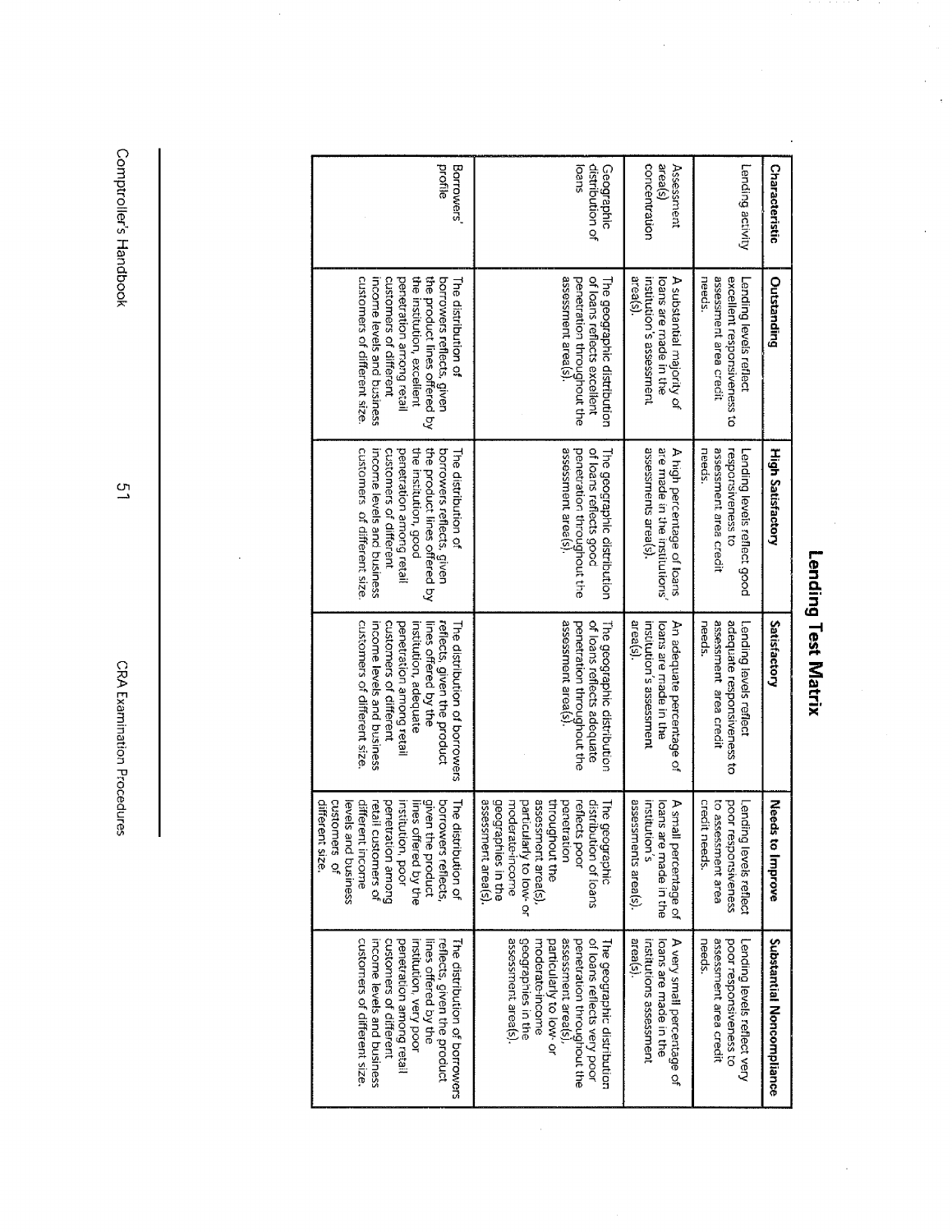| Product<br><b>HTOUSION</b>                                                                                                                        | development<br>Community<br>lending activities                                          | disadvantaged<br>economically<br>of highly<br>geographies and<br>to credit needs<br>Respo <i>rtsiveness</i><br>pusiness<br>persons, smai<br>ow-income                                                                                                                                                       |
|---------------------------------------------------------------------------------------------------------------------------------------------------|-----------------------------------------------------------------------------------------|-------------------------------------------------------------------------------------------------------------------------------------------------------------------------------------------------------------------------------------------------------------------------------------------------------------|
| and/or flexible lending<br>extensive use of innovative<br>assessment area credit<br>practices in order to serve<br>reeas<br>he institution makes  | development loans.<br>naking community<br>he institution is a leader in                 | sound banking practices.<br>consistent with safe and<br>very small businesses,<br>assessment area(s), low-<br>the creat needs of the<br>excellent record of serving<br>disadvantaged area(s) of its<br>ncome individuals, and/or<br>most economically<br>he financial explicit and                          |
| crear needs<br>to serve assessment area<br>lending practices in order<br>nnovative and/or flexible<br>he institution uses                         | community development<br>sueci<br>elatively high level of<br>The institution has made a | sound banking practices.<br>consistent with safe and<br>assessment area(s), low-<br>good record of serving the<br>disadvantaged area(s) of its<br>economically<br>credit needs of the most<br>very small businesses,<br>ncome individuals, and/or<br>he institution exhibits a                              |
| area credit needs.<br>order to serve assessment<br>use of innovative and/or<br>lexible lending practices in<br>he institution makes limited       | adequate level of<br>community development<br>Sugoj<br>The institution has made an      | practices.<br>area(s), low-income<br>the credit needs of the most<br>safe and sound banking<br>area(s) of its assessment<br>economically disadvantaged<br>adequate record of serving<br>businesses, consistent with<br>individuals, and/or very smal<br>he institution exhibits an                          |
| assessment area<br>credit needs.<br>and/or flexible<br>order to serve<br>lending practices in<br>littie use of innovative<br>he institution makes | development loans<br>communty<br>made a low level of<br>The institution has             | prikhrad bruuos bns<br>practices.<br>area(s), low-income<br>of its assessment<br>credit needs of the<br>exhibits a poor<br>porsisteni<br>very small<br>individuals, and/or<br>disadvantaged area(s)<br>nost economically<br>ecord of serving the<br>he institu<br><b>Livith safe</b><br>businesses,<br>tion |
| of innovative and/or flexible<br>serve assessment area credit<br>The institution makes no use<br>neeas<br>lending practices in order to           | development loans.<br>few, if any, community<br>The institution has made                | practices.<br>area(s), low-income<br>individuals, and/or very small<br>safe and sound banking<br>businesses, consistent with<br>area of its assessment<br>economically disadvantaged<br>credit needs of the most<br>poor record of serving the<br>he institution exhibits a very                            |

 $\bar{z}$ 

 $\frac{1}{2}$ 

 $\ddot{\phantom{a}}$ 

CRA Examination Procedures

 $52$ 

Comptroller's Handbook

 $\bar{z}$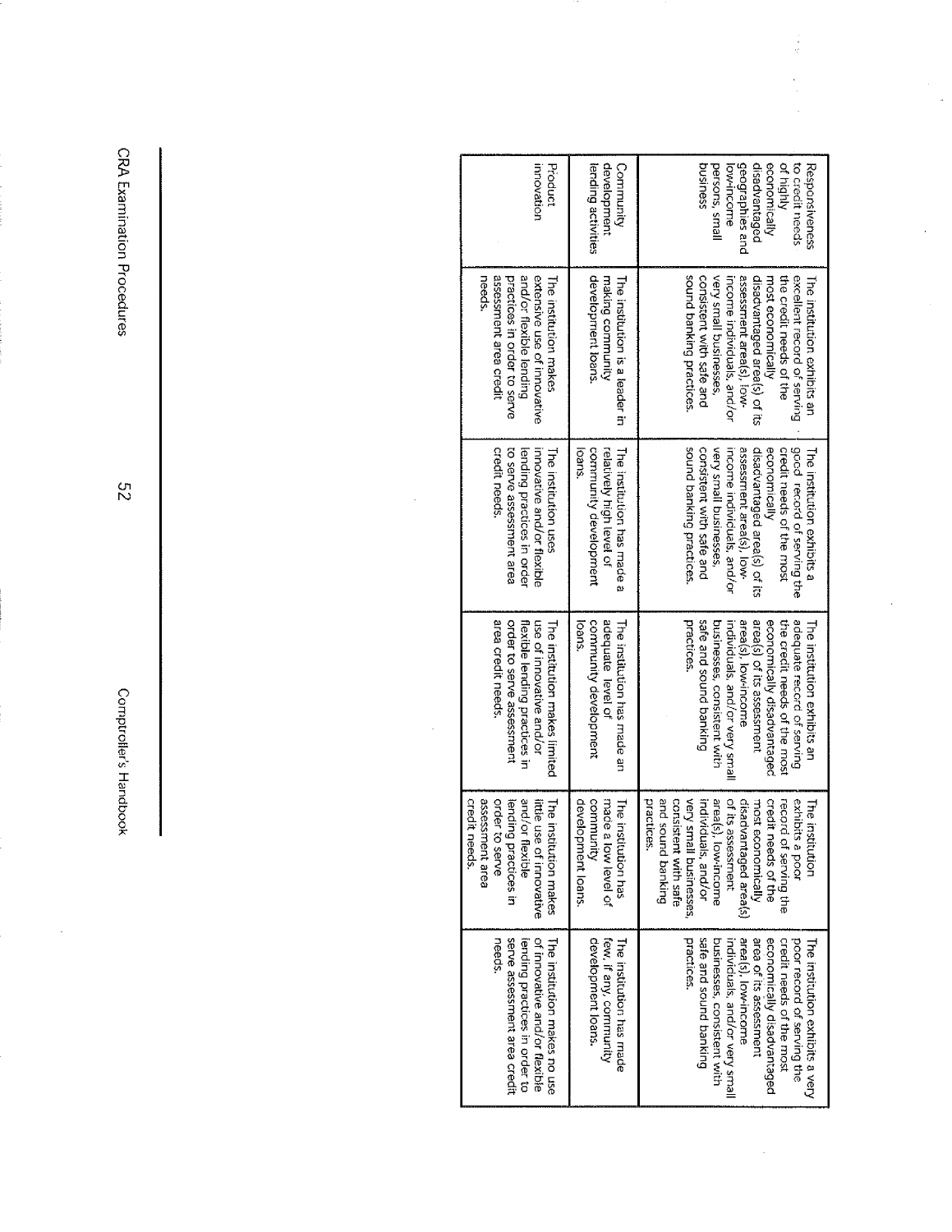Investment Test Matrix

 $\frac{1}{2}$ 

 $\frac{1}{2}$ 

Comptroller's Handbook

 $\ddot{\phantom{0}}$ 

 $53$ 

CRA Examination Procedures